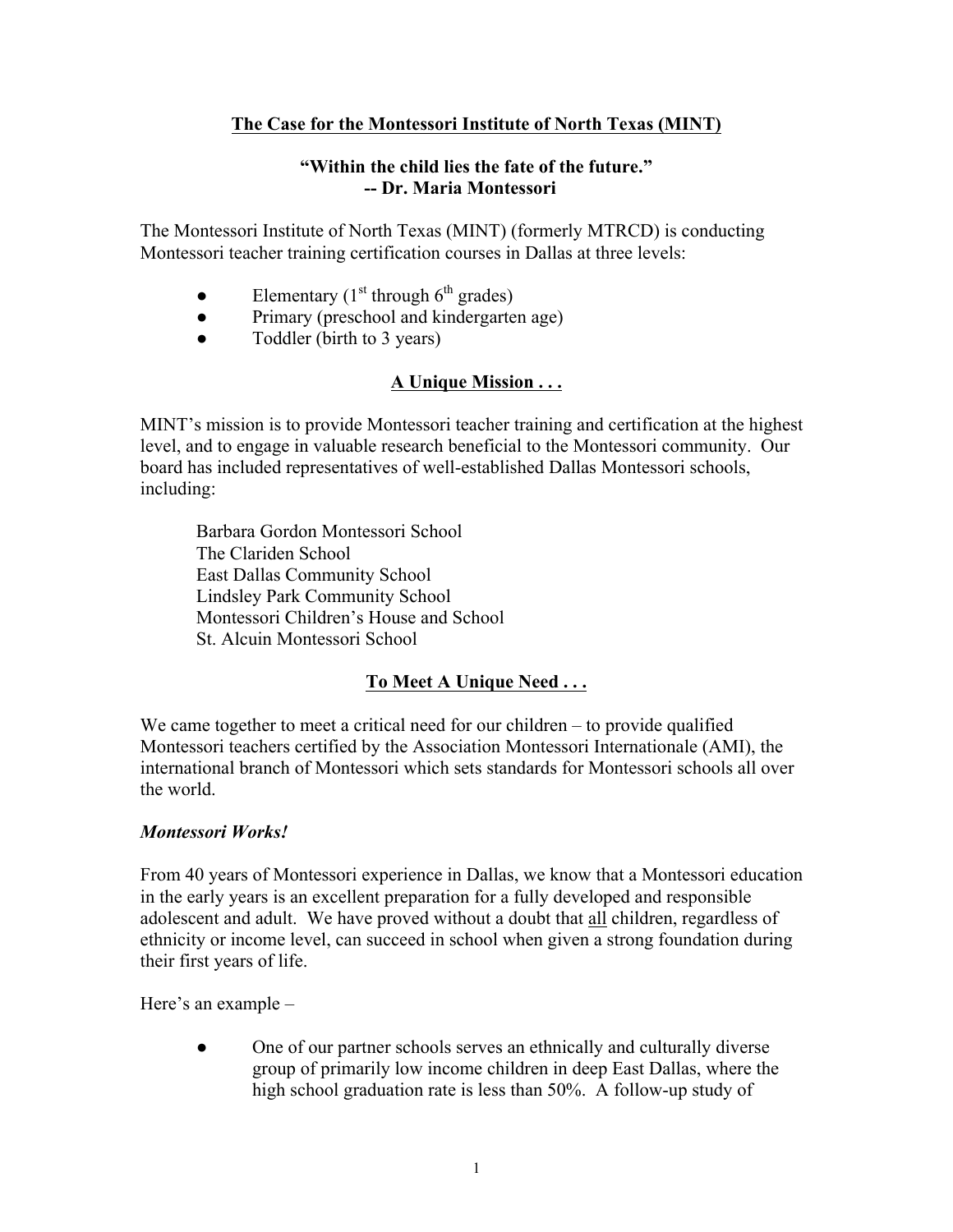children who attended this Montessori school through the third grade found that 97% had graduated from high school or obtained a GED, and 88% of those had gone on to college!

And this is not an isolated case!

● A recent longitudinal study of Milwaukee high school graduates showed that students who had attended Montessori preschool and elementary programs significantly outperformed a peer control group on math/science scores. "In essence," the study found, "attending a Montessori program from the approximate ages of three to eleven predicts significantly higher mathematics and science standardized test scores in high school."

-- Kathryn Rindskopf Dohrmann, Ph.D., MPH, "Outcomes for Students in a Montessori Program: A Longitudinal Study of the Experience in the Milwaukee Public Schools" (AMI/USA May, 2003).

Another study found significantly higher student motivation and socialization among adolescents in Montessori programs compared to traditional school environments. "There were strong differences suggesting that Montessori students were feeling more active, strong, excited, happy, relaxed, sociable, and proud while engaged in academic work. They were also enjoying themselves more, they were more interested in what they were doing, and they wanted to be doing academic work more than the traditional students."

-- Kevin Rathunde, Ph.D., "A Comparison of Montessori and Traditional Middle Schools: Motivation, Quality of Experience, and Social Context," *The NAMTA Journal* 28.3 (Summer 2003): pp. 12-52.

A recent comparison of Montessori students with students in other school programs found that 5-year-old Montessori students scored higher on both academic and behavioral tests than the control group. The study also found that 12-year-old Montessori students wrote more sophisticated and creative stories and showed a more highly developed sense of community and social skills than students in other programs.

> -- Angeline Lillard, Ph.D., "Evaluating Montessori Education," *Science* 131:1893-94 (Sept. 29, 2006)

#### *Sharing the Success . . .*

With this established record of success, why can't more Montessori schools serve more children and families in Dallas? One important reason is the severe shortage of highly trained and qualified teachers.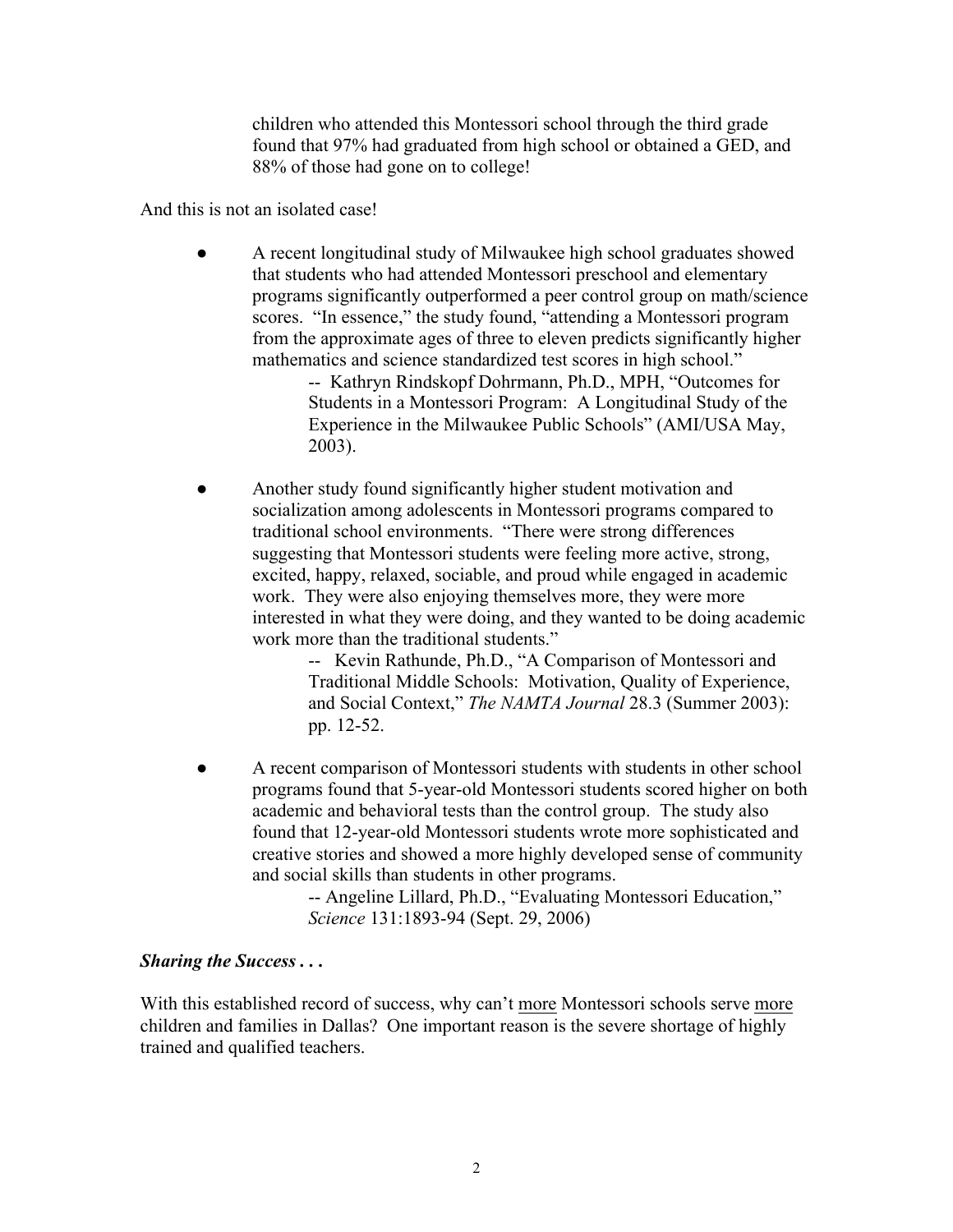As an example, last year only 92 new elementary teachers graduated from AMI training courses nationwide, and only 28 new toddler teachers were certified! When one of our partner schools conducted a search for an AMI-certified preschool teacher, only a few qualified applicants responded. Of those who responded, none lived in Dallas, and all but two lived outside the United States and did not have authorization to work in this country. The same school found no qualified applicants to accept a position as a toddler teacher, and had to seek legal authorization for a teacher from another country to work here in Dallas.

What makes it so hard to find these qualified teachers for our children? For years teachers who wanted to obtain AMI teacher certification have had to travel to other cities, and even to other countries, to study. As a result, hundreds of excellent teachers and potential teachers in our city have had to move away from Dallas to take this training – or give up the dream of becoming a Montessori teacher altogether.

# **The Solution Begins at the Source . . .**

That's why we decided to address this problem at its source, by making AMI teacher training and certification available here, in Dallas, Texas.

After intensive work and preparation, MINT obtained approval from AMI to train teachers at the elementary, primary, and toddler levels, and Dallas is now the only city in the Western Hemisphere that can offer this training at all three levels.

Our plan is well underway and our dream has become a reality!

- **The Elementary Training Course**  $(1<sup>st</sup>$  through  $6<sup>th</sup>$  grades) completed its first cycle in August 2006. A class of 15 elementary teacher trainees successfully completed the three-year course. The opening of the second cycle Elementary course is planned for summer 2008.
- **The Primary Training Course** (preschool and kindergarten age) completed its first cycle in August 2007, awarding the Primary diploma to 33 new teachers. The opening of the second cycle Primary course is planned for summer 2008.
- **The Toddler Training Course** (birth to 3 years) completed its first cycle in August 2006, awarding diplomas to 11 qualified teachers. These toddler teachers and early childhood specialists are equipped to offer the best educational opportunities to children and parents when it matters most – during the critical first years of life when the developing brain creates the template for emotional security, language development, and optimal learning throughout life. Our second Toddler Course began in June 2007, and a class of 23 students successfully completed the first summer's work.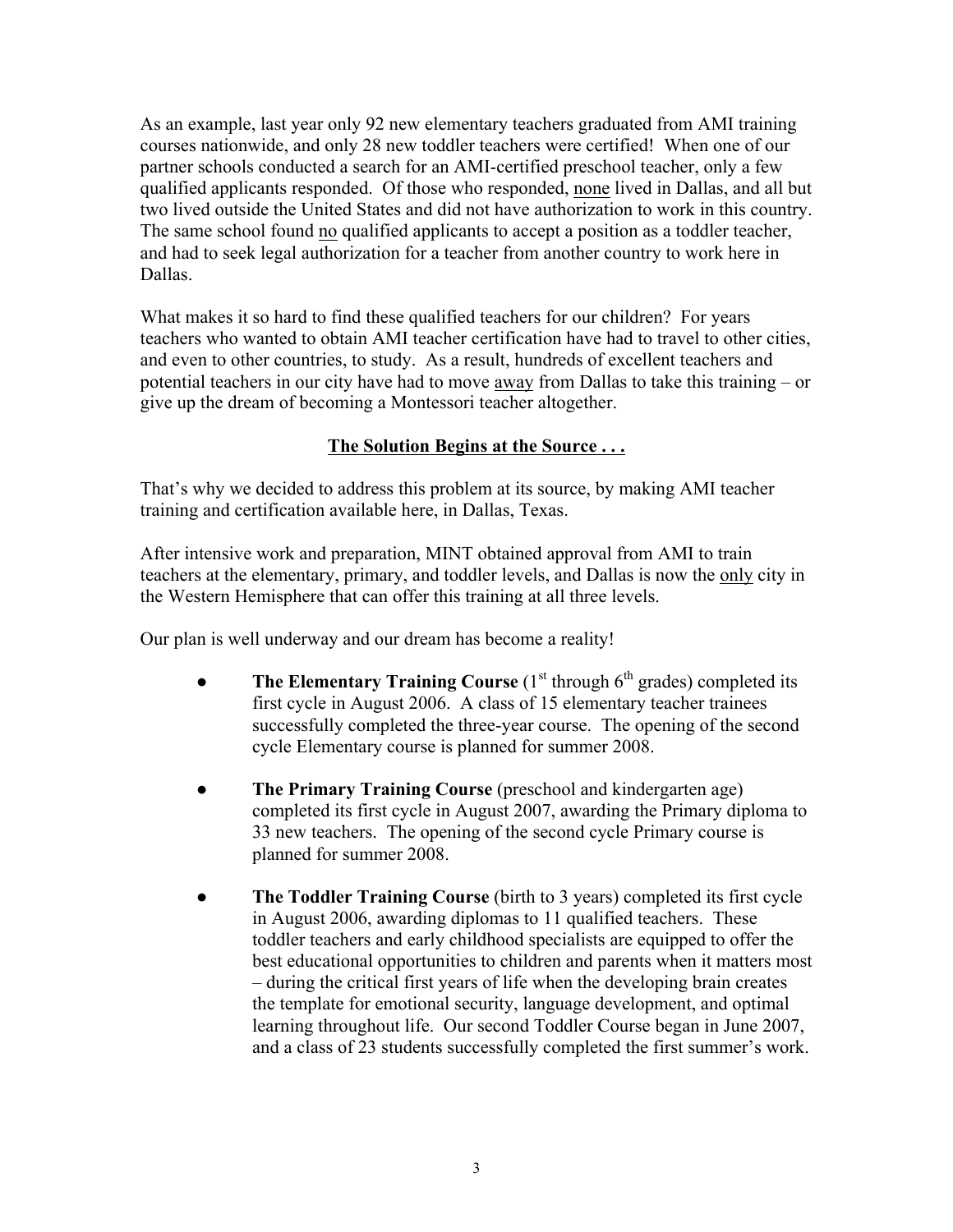### **Resources Required . . .**

Start-up costs for MINT's Teacher Training Courses offer many opportunities for our funding partners to provide essential support, including:

Specialized training materials for each model classroom, consisting of the Montessori materials necessary for each of the three Teacher Training Courses. These special manipulatives are used to teach (1) practical life skills, necessary for fine motor development and the child's increasing focus, concentration and sense of independence; (2) sensory-motor education and cognitive skills development; (3) language arts; (4) mathematics; and (5) cultural areas such as botany, geography, and history. The teacher trainees will use these materials daily during their training for demonstration and practice. Also needed are child-size shelves, tables, and chairs for each model classrooms:

| \$26,000 |
|----------|
| 26,000   |
| 10,000   |
| 5,000    |
|          |

- Office equipment and audio-visual equipment for use by the Directors of Training and visiting lecturers, tables and chairs for the lecture rooms, and furniture for the student lounge: \$13,000
- MINT plans to establish a Scholarship Fund to assist students who need financial assistance to take the AMI Teacher Training Courses. Fifty percent of all donations designated for the Scholarship Fund (or the specific amount indicated by the donor) will be allocated to a permanent scholarship endowment, to make sure that the opportunity to obtain Montessori teacher training and certification can be shared with qualified student applicants who would not otherwise be able to obtain this training. Scholarship Fund: \$100,000

### **Our Community Recognizes the Need and Supports the Solution . . .**

There could be no greater confirmation of the need for MINT's Teacher Training Courses than the groundswell of support that has arisen from schools and individuals throughout the Dallas-Fort Worth area and beyond. Thanks to the generous support of those who know the need first-hand, MINT's fundraising efforts are already well underway. For example:

- During the first cycle of courses, MINT secured donations of over \$100,000 from individuals, schools, organizations, and foundations.
- Donors include teachers, administrators, schools, school board members, parents, friends, and local foundations including The Anthony Family